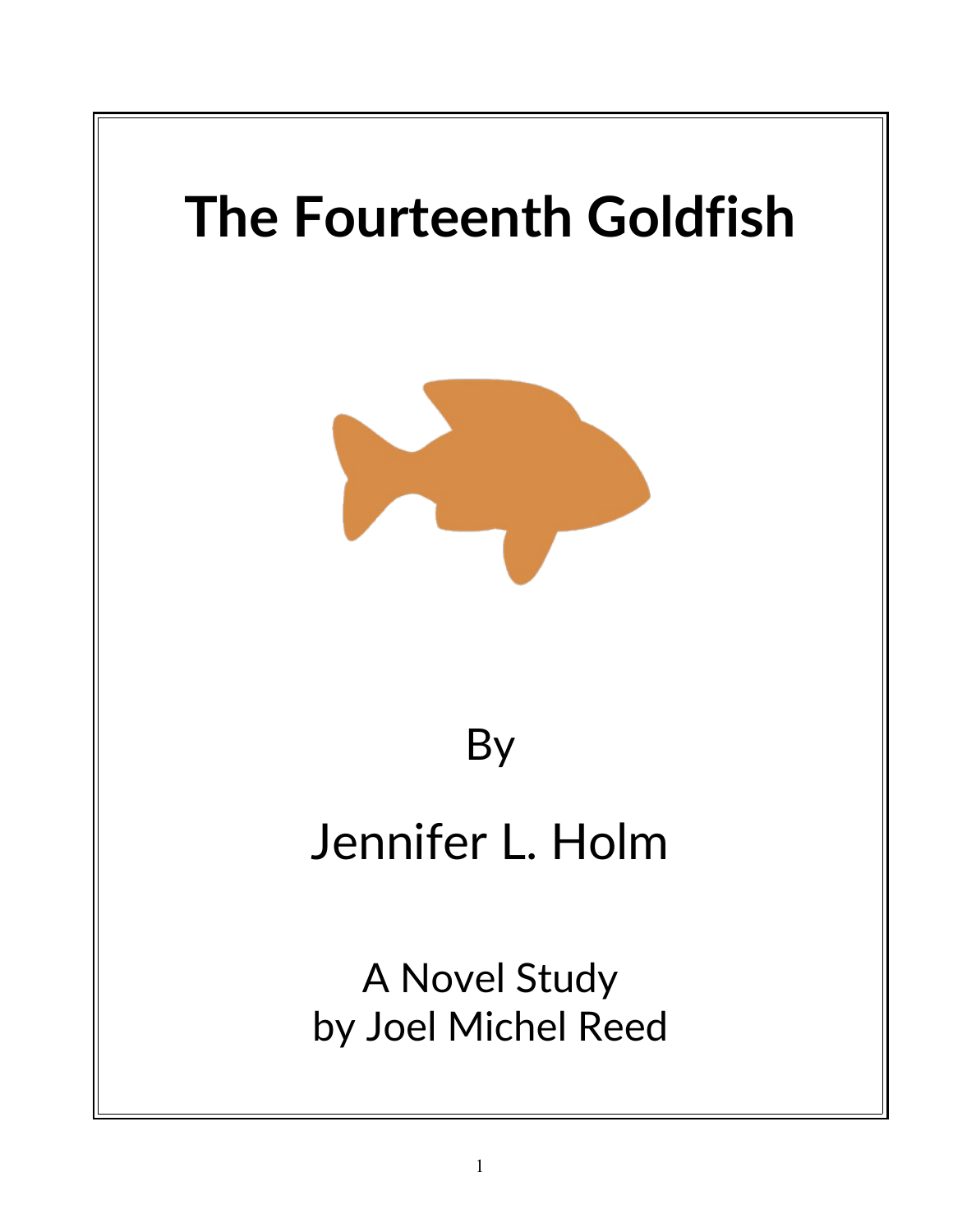*By Jennifer L. Holm*



**Table of Contents**

| <b>Suggestions and Expectations</b> | 3  |
|-------------------------------------|----|
|                                     |    |
| List of Skills                      | 4  |
| Synopsis / Author Biography         | 5  |
| <b>Student Checklist</b>            | 6  |
| Reproducible Student Booklet        | 7  |
| <b>Answer Key</b>                   | 51 |

**About the author:** Joel Reed has over 70 published novel studies and is the author of four novels. For information on his work and literature, please visit [www.reednovelstudies.com](http://www.reednovelstudies.com/)

> Copyright © 2016 Joel Reed Revisions Completed in 2022 All rights reserved by author. Permission to copy for single classroom use only. Electronic distribution limited to single classroom use only. Not for public display.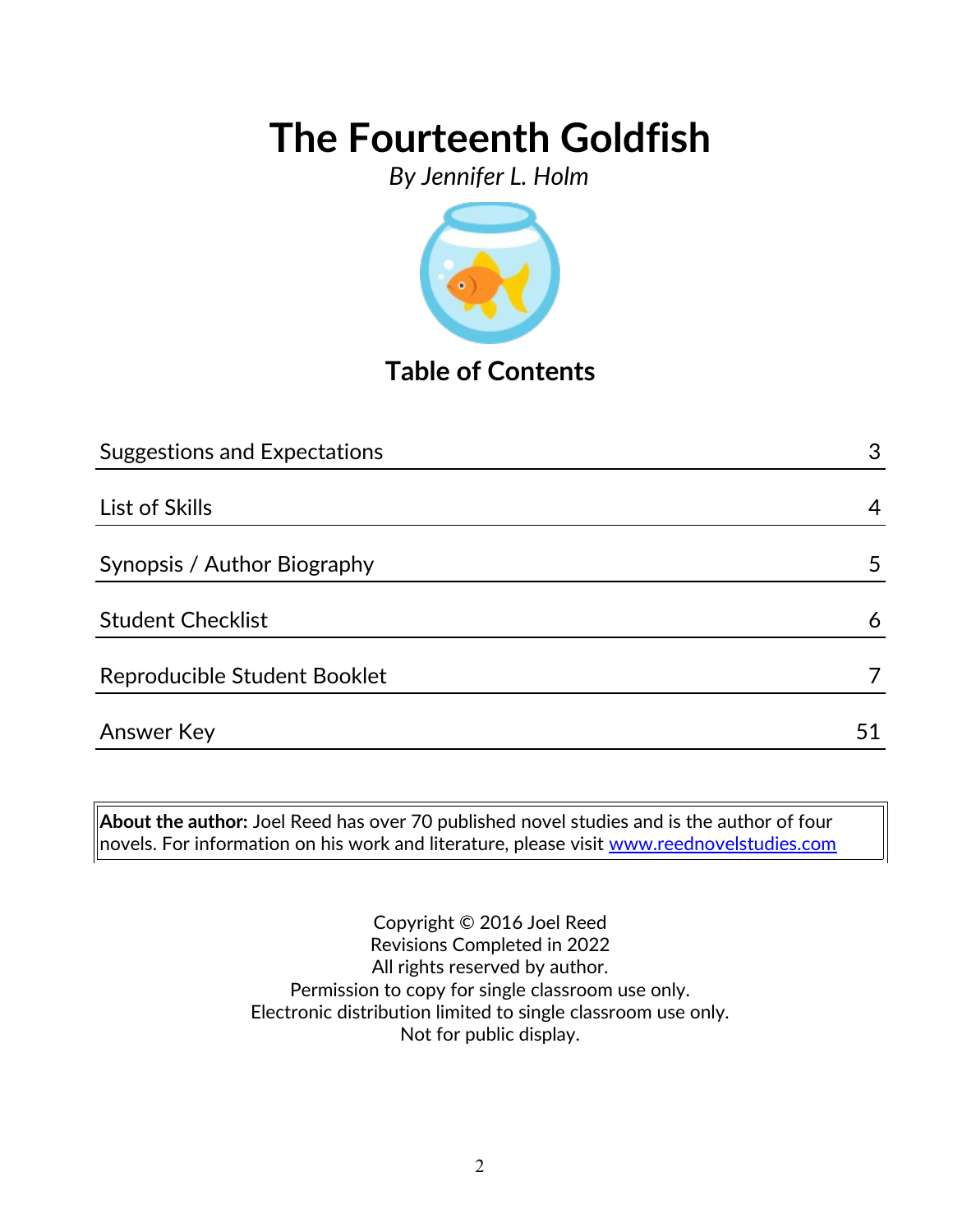*By Jennifer L. Holm*



### **Suggestions and Expectations**

This curriculum unit can be used in a variety of ways. Each section of the novel study focuses on 4 or 5 chapters and is comprised of five of the following different activities:

- Before You Read
- Vocabulary Building
- Comprehension Questions
- Language Activities
- **Extension Activities**

### **Links with the Common Core Standards (U.S.)**

Many of the activities included in this curriculum unit are supported by the Common Core Standards. For instance the *Reading Standards for Literature, Grade 5*, makes reference to:

- a) determining the meaning of words and phrases. . . including figurative language;
- b) explaining how a series of chapters fits together to provide the overall structure;
- c) compare and contrast two characters;
- d) determine how characters … respond to challenges;
- e) drawing inferences from the text;
- f) determining a theme of a story . . . **and many others.**

A principal expectation of the unit is that students will develop their skills in reading, writing, listening and oral communication, as well as in reasoning and critical thinking. Students will also be expected to provide clear answers to questions and well-constructed explanations. It is critical as well that students be able to relate events and the feelings of characters to their own lives and experiences and describe their own interpretation of a particular passage.

A strength of the unit is that students can work on the activities at their own pace. Every activity need not be completed by all students. A **portfolio cover** is included (p.7) so that students may organize their work and keep it all in one place. A **Student Checklist** is also included (p.6) so that a record of completed work may be recorded.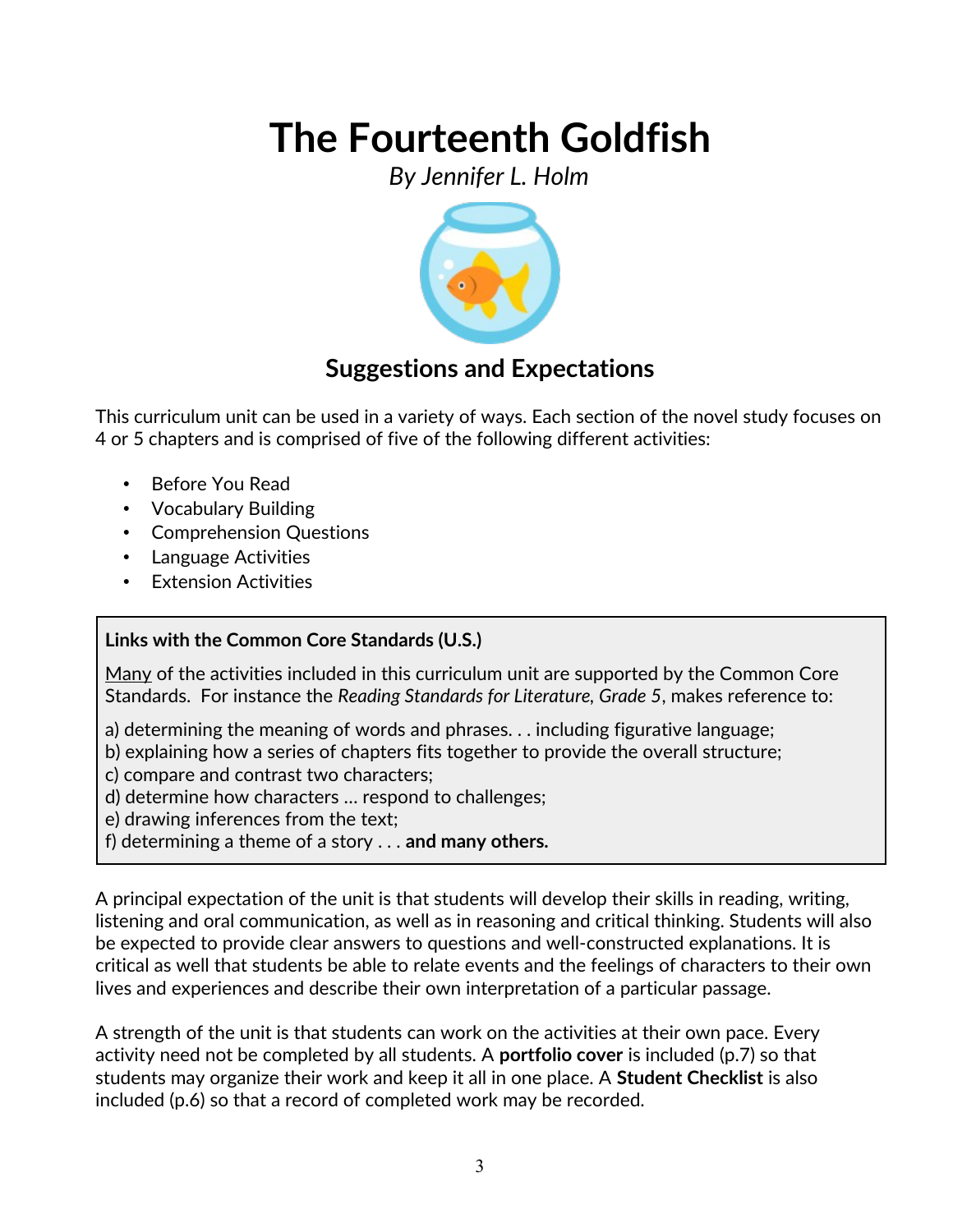*By Jennifer L. Holm*

### **List of Skills**

#### **Vocabulary Development**

- 1. Locating descriptive words/phrases 8. Use of singular / plural nouns
- 2. Listing synonyms/antonyms 9. Listing compound words
- 3. Identifying/creating *alliteration* 10. Identifying parts of speech
- 
- 5. Identifying syllables 12. Listing homonyms
- 6. Identify *foreshadowing*. 13. Identify/create *similes*
- 7. Identify *personification* 14. Identify *anagrams*

#### **Setting Activities**

1. Summarize the details of a setting

#### **Plot Activities**

- 1. Complete a *time line* of events 3. Identify *cliffhangers*
- 

#### **Character Activities**

- 
- 2. Complete a character comparison

### **Creative and Critical Thinking**

- 
- 2. Write a newspaper story 6. Write a book review
- 
- 4. Write a report on your favorite author.

### **Art Activities**

- 
- 
- 
- 
- 
- 
- 4. Use of capitals and punctuation 11. Determining alphabetical order
	-
	-
	-

- 
- 2. Identify conflict in the story 4. Identify the climax of the novel.
- 1. Determine character traits 3. Relating personal experiences
- 1. Research 5. Write a description of personal feelings
	-
- 3. Participate in a talk show 7. Complete an Observation Sheet
- 1. Design a storyboard 1. Design a cover for the novel
- 2. Create a collage 5. Create a comic strip
- 3. Casting a feature film 6. Experimenting with French cuisine.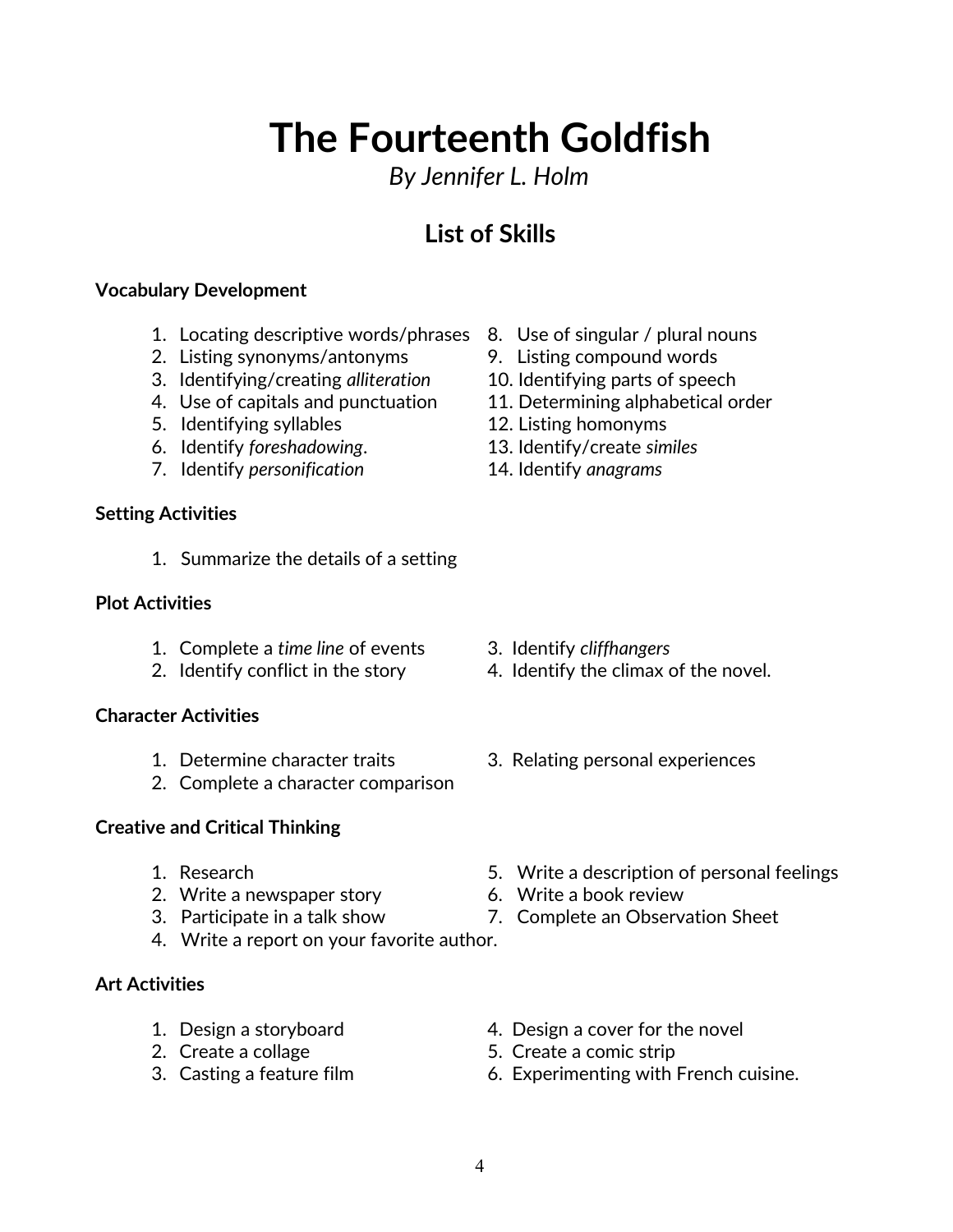*By Jennifer L. Holm*



 Ellie has never liked change. She misses fifth grade. She misses her old best friend. She even misses her dearly departed goldfish. Then one day a strange boy shows up. He's bossy. He's cranky. And weirdly enough … he looks a lot like Ellie's grandfather, a scientist who's always been slightly obsessed with immortality. Could this gawky teenager really be Grandpa Melvin? Has he finally found the secret to eternal youth?

A complete synopsis and other helpful reviews can be found on the following website: https://en.wikipedia.org/wiki/Jennifer\_L.\_Holm

### **Author Biography** *Jennifer L. Holm*

Jennifer Holm, born in 1968, in California was raised in Audubon, Pennsylvania with her four brothers. Jennifer's great-grandmother emigrated from the Bahamas to Key West in 1897. After graduating from Dickinson College Jennifer worked in television and later wrote her first novel, *Our Only May Amelia,* the story of a 12-year-old girl living in the late 19th century, inspired by a diary written by her great aunt. Another of her books, *Penny from H eaven* was also a Newbery Honor Book. As well, she is the author of several other highly praised books, including the *Babymouse and Squish* series, which she collaborates on with her brother Matthew Holm. Jennifer lives in California with her husband and



two children. You can visit her website at jenniferholm.com. [Adapted from the Publisher]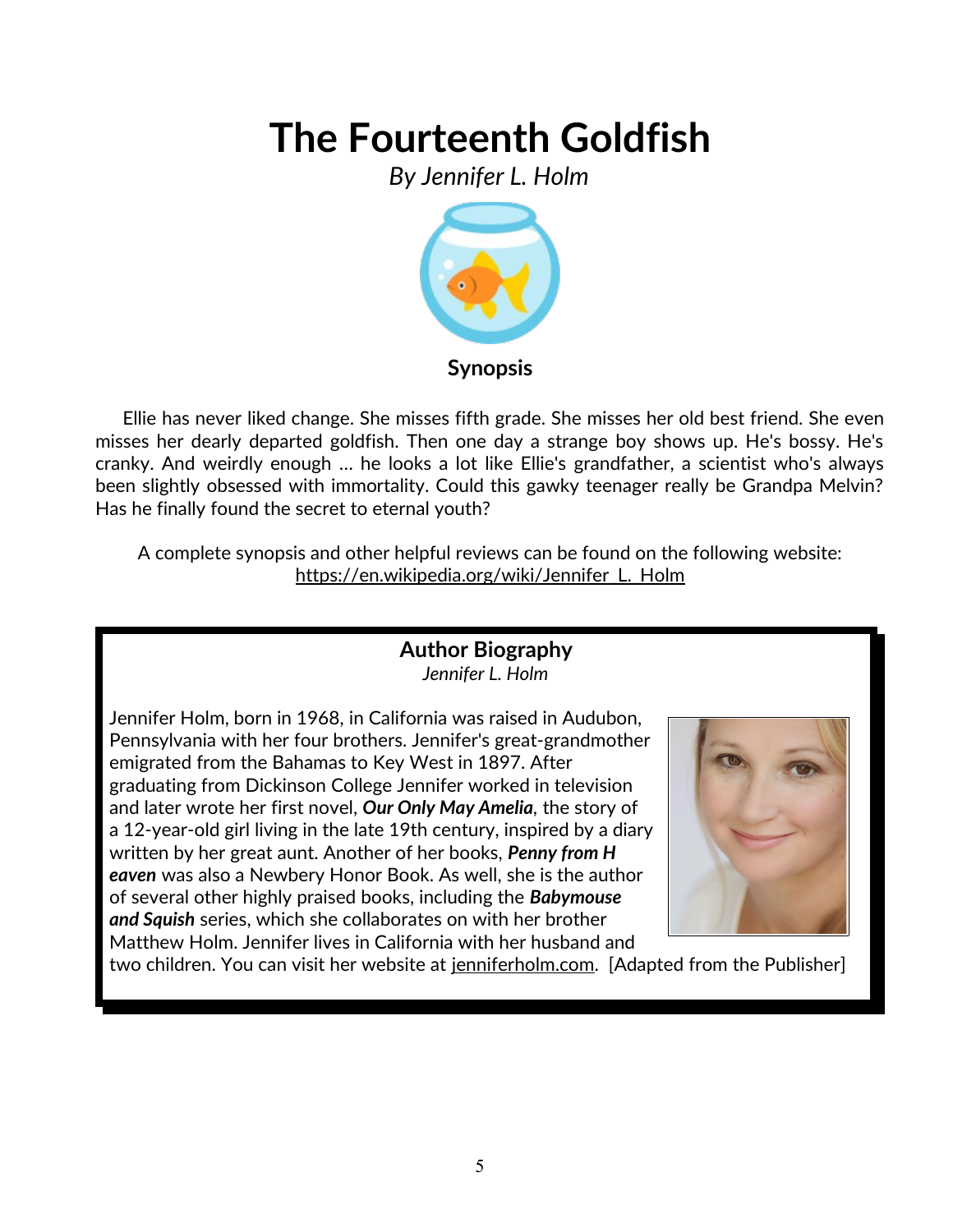*By Jennifer L. Holm*



**Student Checklist**

Student Name

| Assignment | Grade / Level | Comments |
|------------|---------------|----------|
|            |               |          |
|            |               |          |
|            |               |          |
|            |               |          |
|            |               |          |
|            |               |          |
|            |               |          |
|            |               |          |
|            |               |          |
|            |               |          |
|            |               |          |
|            |               |          |
|            |               |          |
|            |               |          |
|            |               |          |
|            |               |          |
|            |               |          |
|            |               |          |
|            |               |          |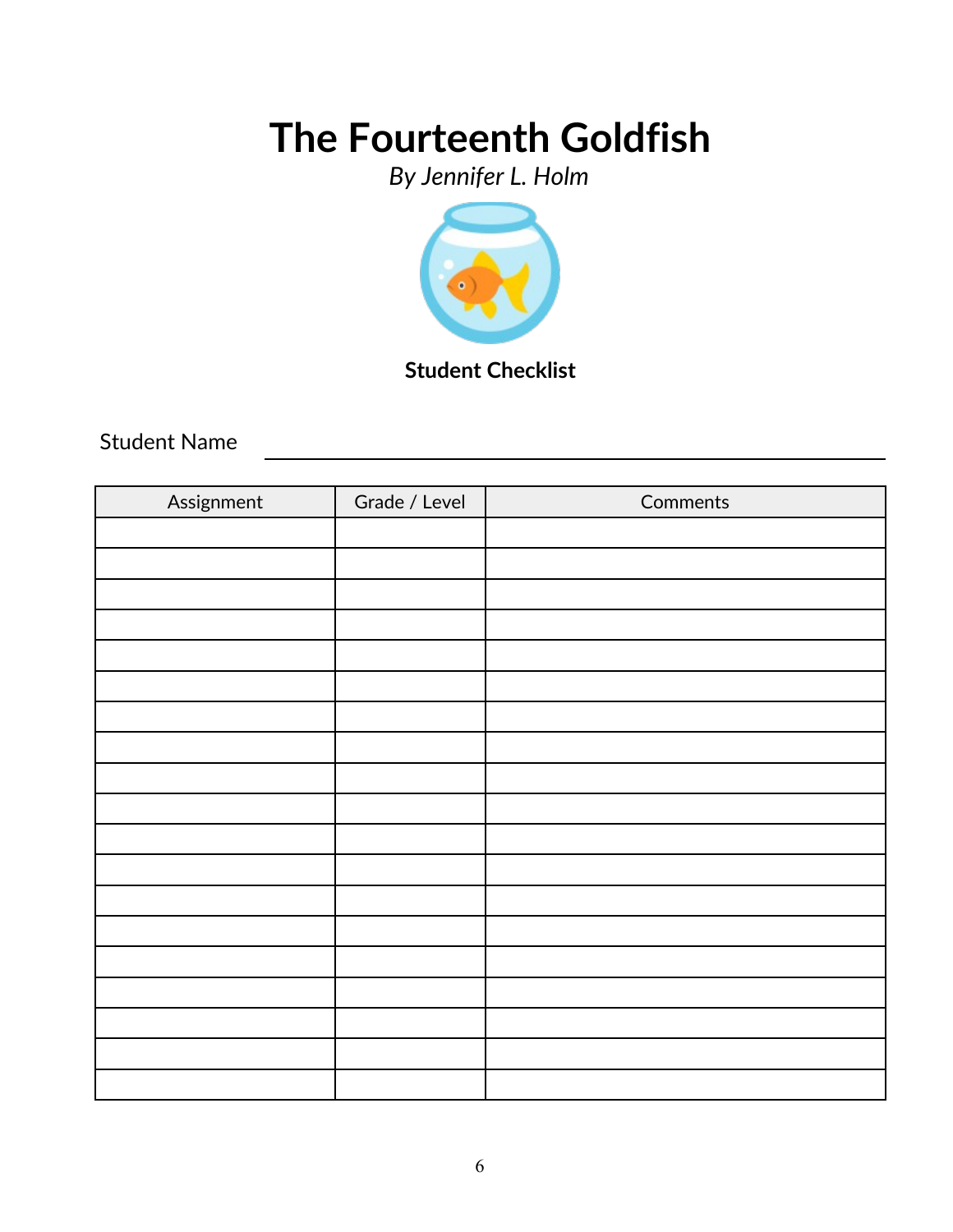

*By Jennifer L. Holm*

Name: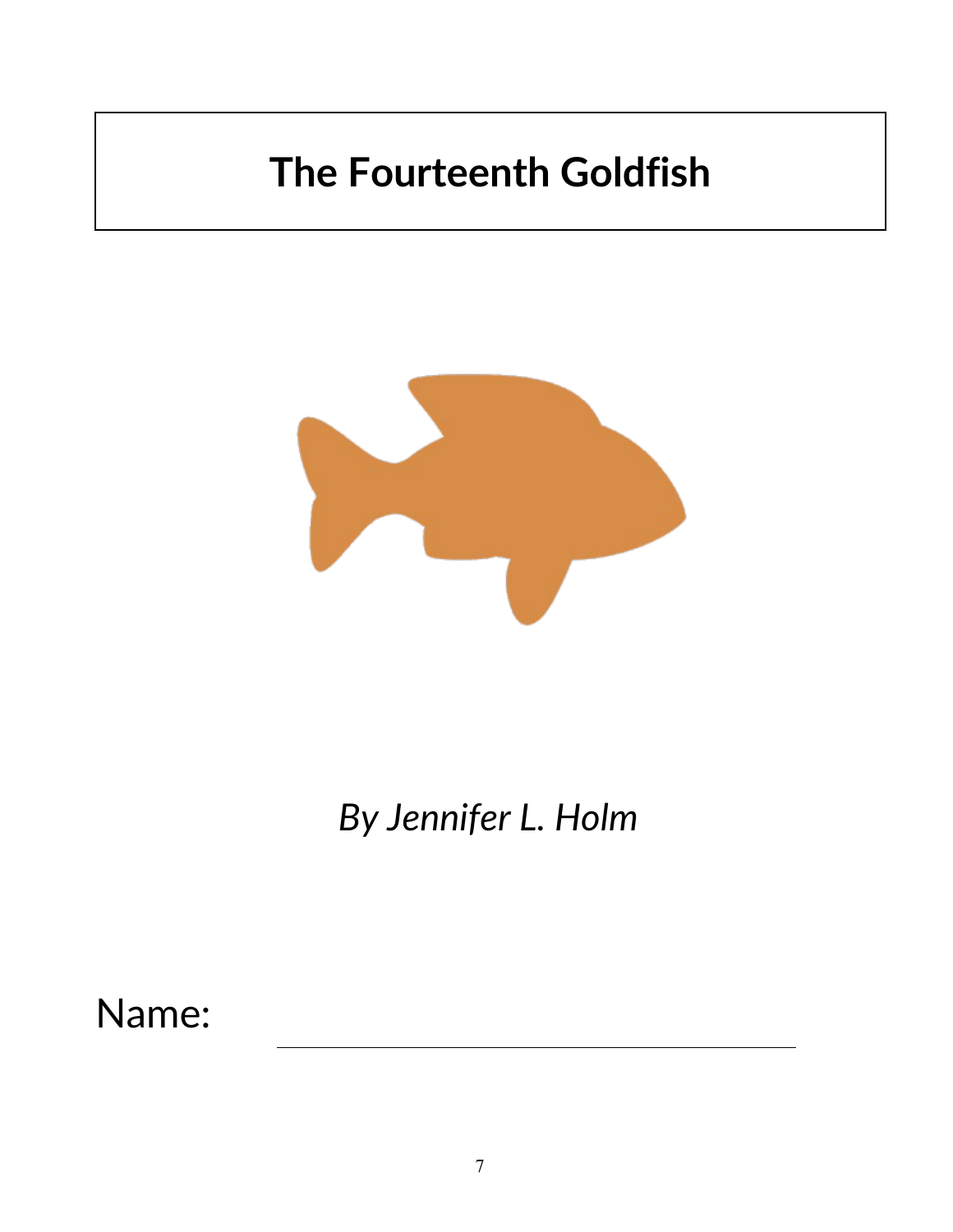*By Jennifer L. Holm*





### **Before you read the chapter**:

The antagonist in most novels features a character who is recognized as the "bad guy". What do you think makes for an especially interesting antagonist?

### **Vocabulary:**

Draw a straight line to connect the vocabulary word to its definition. Remember to use a straight edge (like a ruler).

- 
- 
- 
- 
- 
- 
- 
- 
- 
- 
- 1. Indignant **A. Easily perceived or understood**
- 2. Regeneration **B. Unwilling and hesitant; disinclined.**
- 3. Exasperated C. The formation of new animal or plant tissue.
- 4. Obvious D. Individuals who are attempting a similar goal.
- 5. Senescence E. Irritate intensely; infuriate.
- 6. Reluctant F. An educational talk to an audience
- 7. Exchange G. An act of giving one thing and receiving another.
- 8. Competition **H.** The process of deterioration with age.
- 9. Lecture I. Having or showing strong feelings or beliefs.
- 10. Passionate J. Feeling or showing anger or annoyance at what is perceived as unfair treatment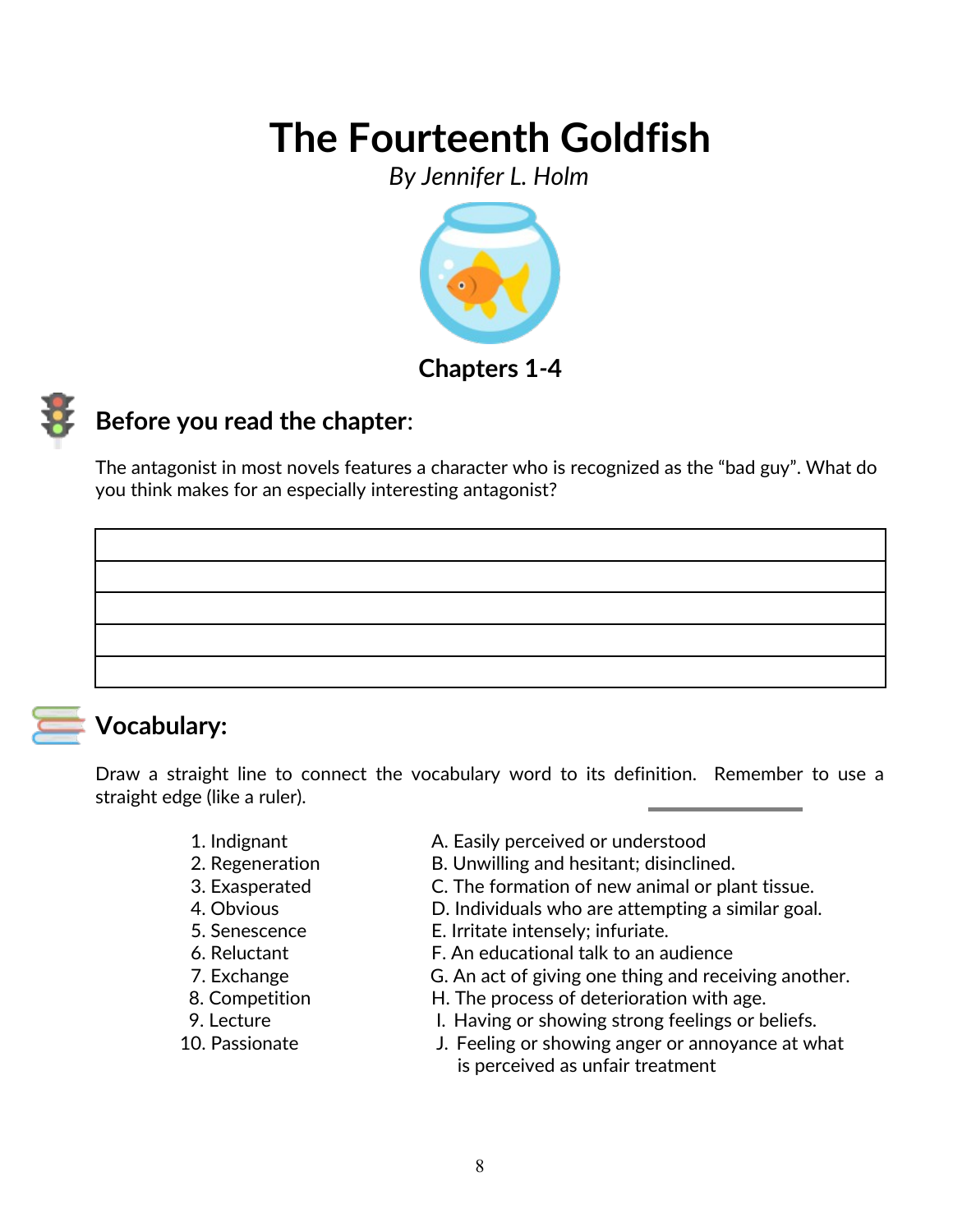

1. Describe the **setting** of the story as Chapter One begins.

b. What three things did Starlily teach her preschool class?

2. What did Ellie ask for when she flushed her thirteenth goldfish down the toilet?

3. What does Ellie's mother want her to pursue as a career, and why?

4. Why did Ellie's mother and grandfather have such a strained relationship?

5. Do you think it's possible to reverse the aging process? Why or why not?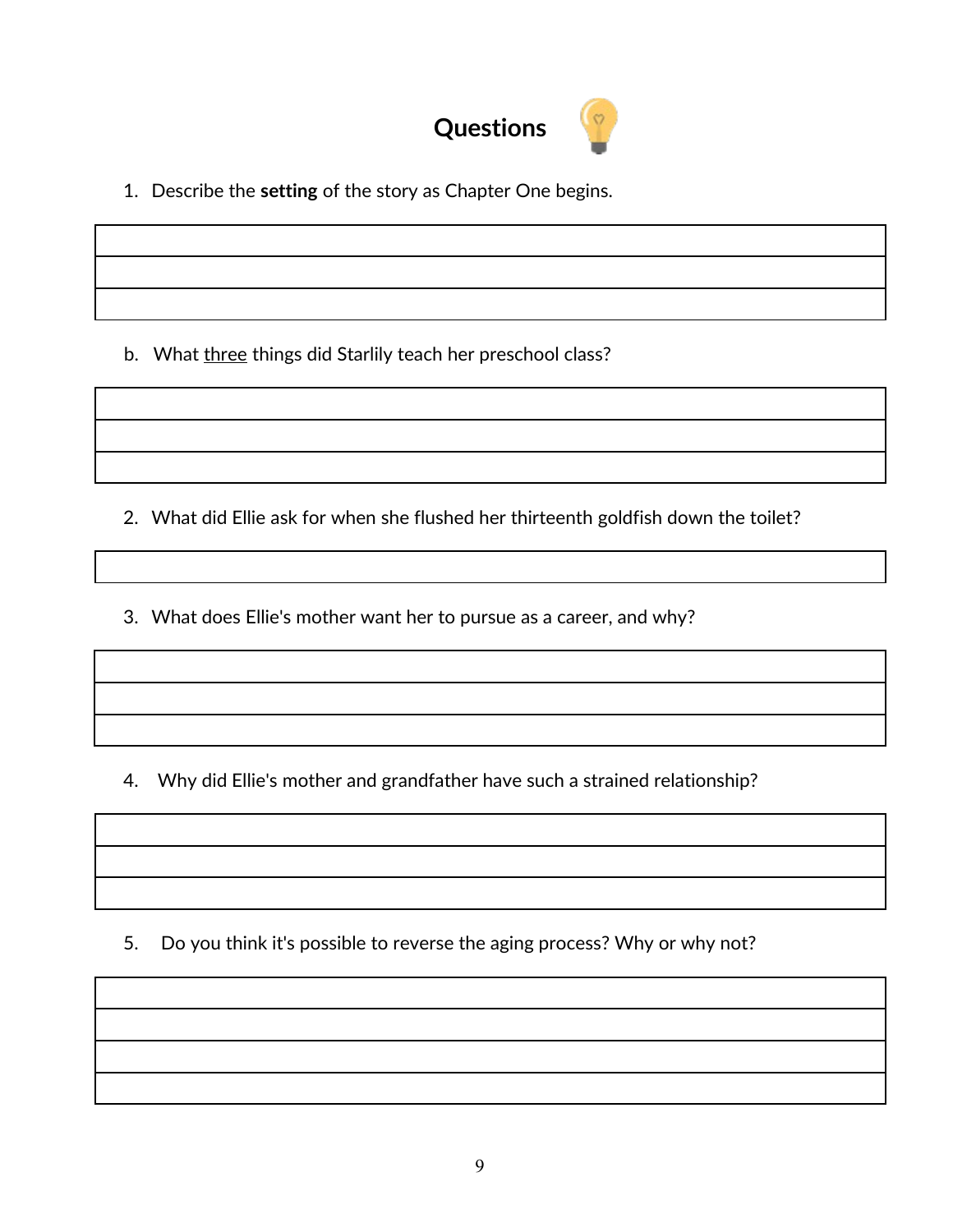### **Language Activities**



**A**. Many authors seem to enjoy using **alliteration –** a literary device where the author **r**epeats the same sound at the beginning of several words. Here's an example of an alliteration: ". . . **g**rousing, **g**rouching, **g**rumbling, **g**riping about something or other."



Using your imagination, create your own examples of **alliteration** using three out of the five following topics. Each example must contain a minimum of three words.

| A goldfish swimming.           |  |
|--------------------------------|--|
| Children playing at a park.    |  |
| One from your own imagination. |  |

**B.** Reassemble the word parts below into ten compound words found in our novel*.*

| back  | gold   | under | class   | grand |
|-------|--------|-------|---------|-------|
| after | house  | ward  | crab    | fish  |
| mates | parent | yard  | thought | robe  |
| grass | room   | hold  | stand   | bath  |

|   | O  |  |
|---|----|--|
| ┍ |    |  |
| ◠ | 8  |  |
|   | ◠  |  |
|   | 10 |  |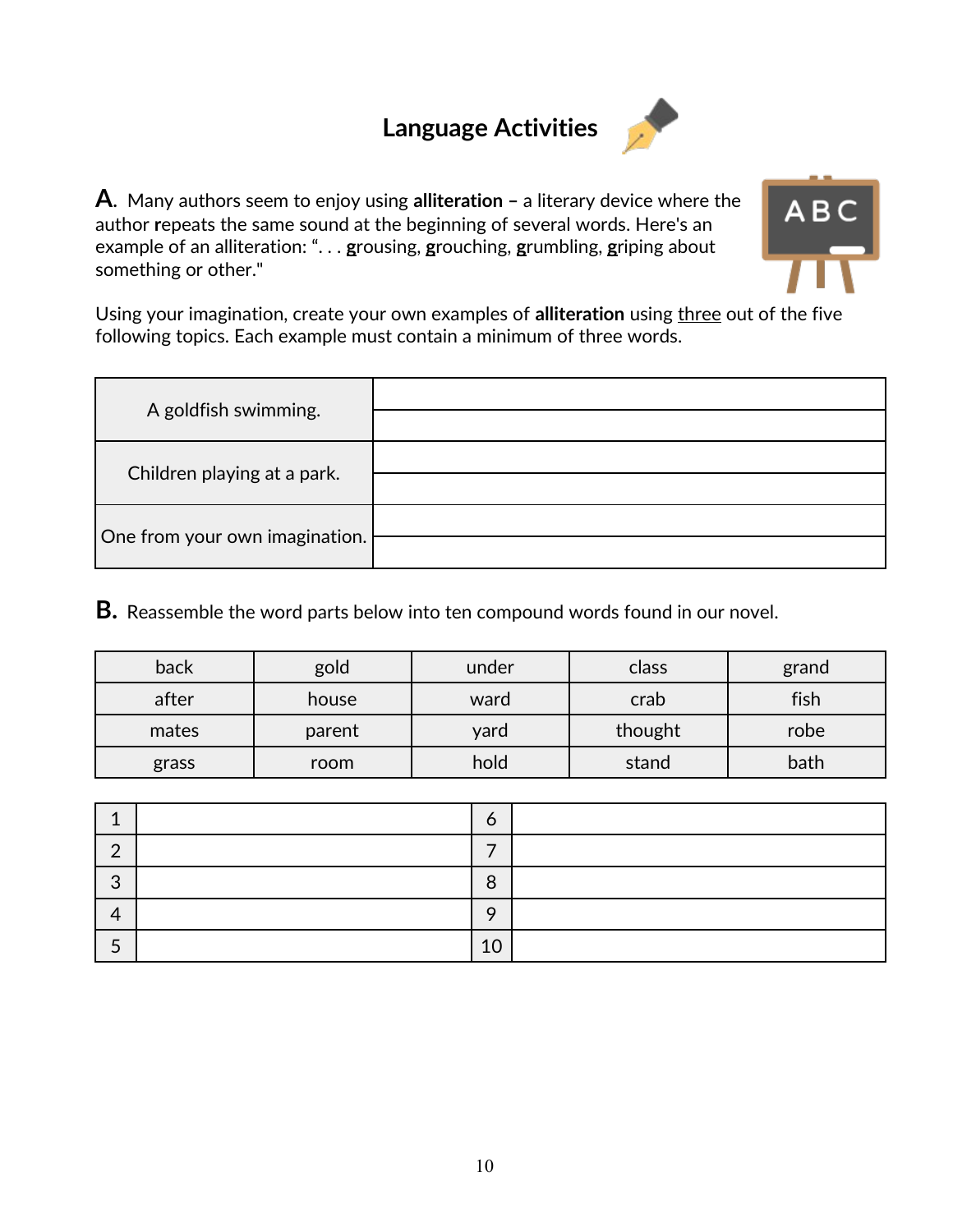**C**. Chapter Three contained an important literary devices called a **cliffhanger**. A cliffhanger usually occurs at the end of a chapter when the author leaves the reader in suspense. How is this true in Chapter Three? Why do you think the author ended the chapter this way?

### **D. Pick A Career, Any Career!**

There is a countless variety of careers found across the world. Here's a list of several interesting career choices; doctor, nurse, engineer, museum curator, police officer, fire-fighter, teacher, receptionist, carpenter, electrician, musician, dentist, artist, computer programmer, and even an actor is considered to be a potential career!

Your task is to choose a potential career based on your own talents and interests, and then describe the reasons for your choice, as well as what further studies you will need to focus on in order to make this dream become a reality.